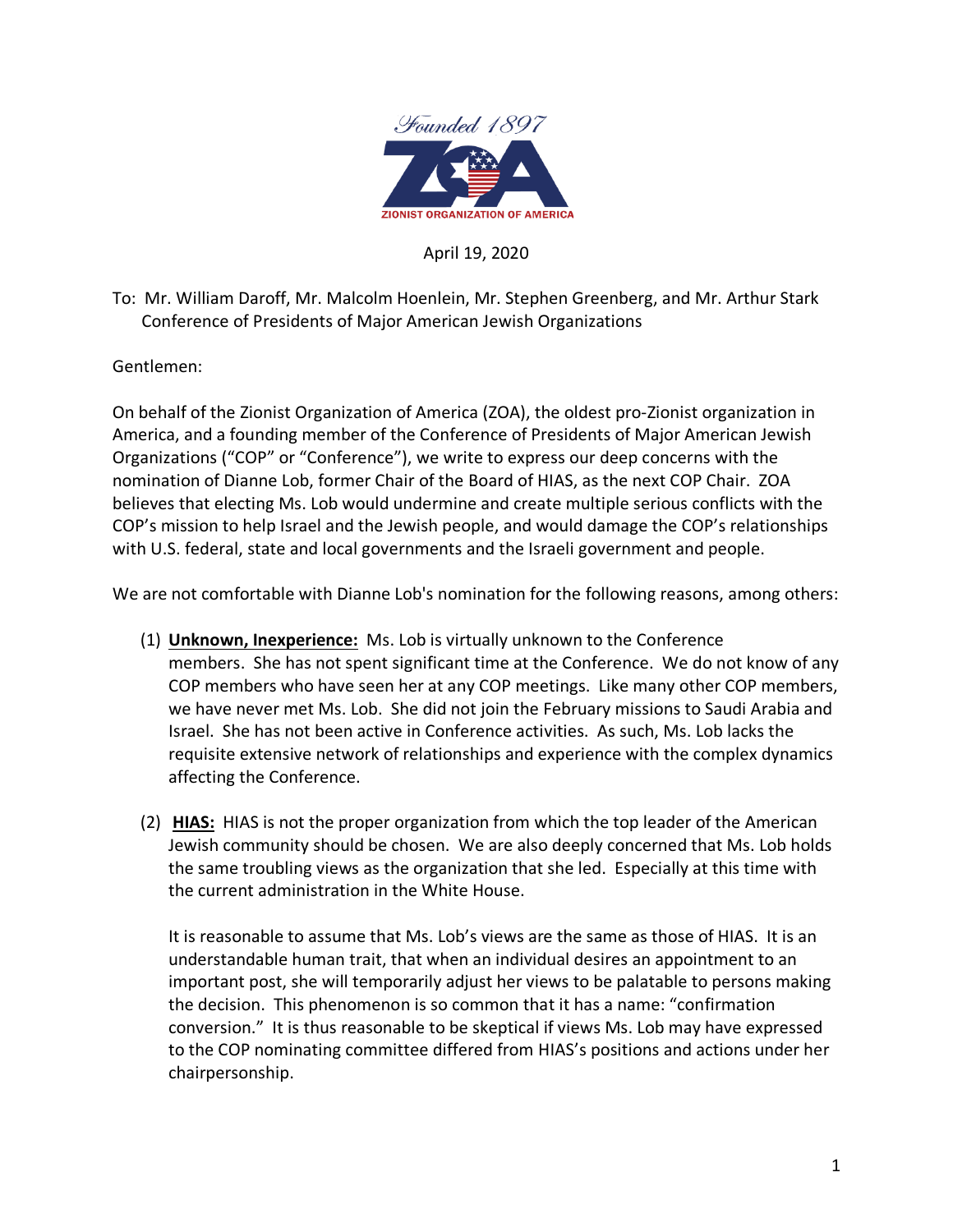Specific concerns about HIAS's activities and positions, while under Ms. Lob's leadership, include the following:

## (3) **HIAS's collaborations are inimical to the COP's mission**:

**HIAS collaborates with Islamic Relief:** HIAS has been "collaborating" (HIAS's term) with Islamic Relief USA (IRUSA) on various matters for several years, including initiating a joint program in 2018 to provide legal assistance to Muslim migrants flooding (usually through Turkey) into Greece (and hence into the EU). IRUSA is the American branch of, and has extensive financial and leadership ties to and interchanges with Islamic Relief Worldwide (IRW). IRW and IRUSA have extremely concerning financing and other ties to Hamas and the Muslim Brotherhood. An anonymous U.S. Department of Justice source told the media: "*This is a national security issue. We know that these Muslim leaders and groups are continuing to raise money for Hamas and other terrorist organizations. Ten years ago we shut down the Holy Land Foundation. It was the right thing to do. Then the money started going to KindHearts. We shut them down too. Now the money is going through groups like Islamic Relief*."

An Egyptian list of 30 alleged Muslim Brotherhood operatives in the U.S. included five current or former senior IRUSA leaders. Israel arrested an IRW official, and **banned IRW due to IRW's terrorist activities** (including funding Hamas). The UAE declared IRW to be a terrorist organization. The UK-based USBC bank shut down IRW's banking operations because funds were likely to fall into terrorist hands. IRW also has ties to IHH (the Turkish terrorist organization and Muslim Brotherhood branch that perpetrated the Gaza flotilla attack on Israeli inspectors). For detailed reports on IRUSA's and IRW's terrorism ties, *see*: Clarion Project report on IRUSA; Center for Security Policy report on IRUSA; and NGO Monitor report on IRW.

**HIAS's collaborates with CAIR, MPAC, etc**: HIAS announced that its Clearwater, Florida program to resettle Syrian refugees "*works closely with the Council on American Islamic Relations* [CAIR]." HIAS also signed joint letters with CAIR and other virulently antisemitic, anti-Israel groups including MPAC. The Muslim Brotherhood-affiliated CAIR is an unindicted co-conspirator in the Holy Land Foundation trial for funneling money to Hamas. The HIAS-CAIR-MPAC letters wrongly claimed that further security restrictions were unnecessary because Syrian refugees' information was checked against government databases. In fact, the databases did not exist.

**HIAS signed letter, with Israel-bashing groups, defending Linda Sarsour:** HIAS leaders co-signed a 2017 letter, together with Israel-bashers including **JVP, If Not Now, J Street, NIF, and T'ruah**, *defending* Jew-hating, Israel-hating, BDS-promoting, Muslim supremacist Linda Sarsour. The letter signed by HIAS condemned parties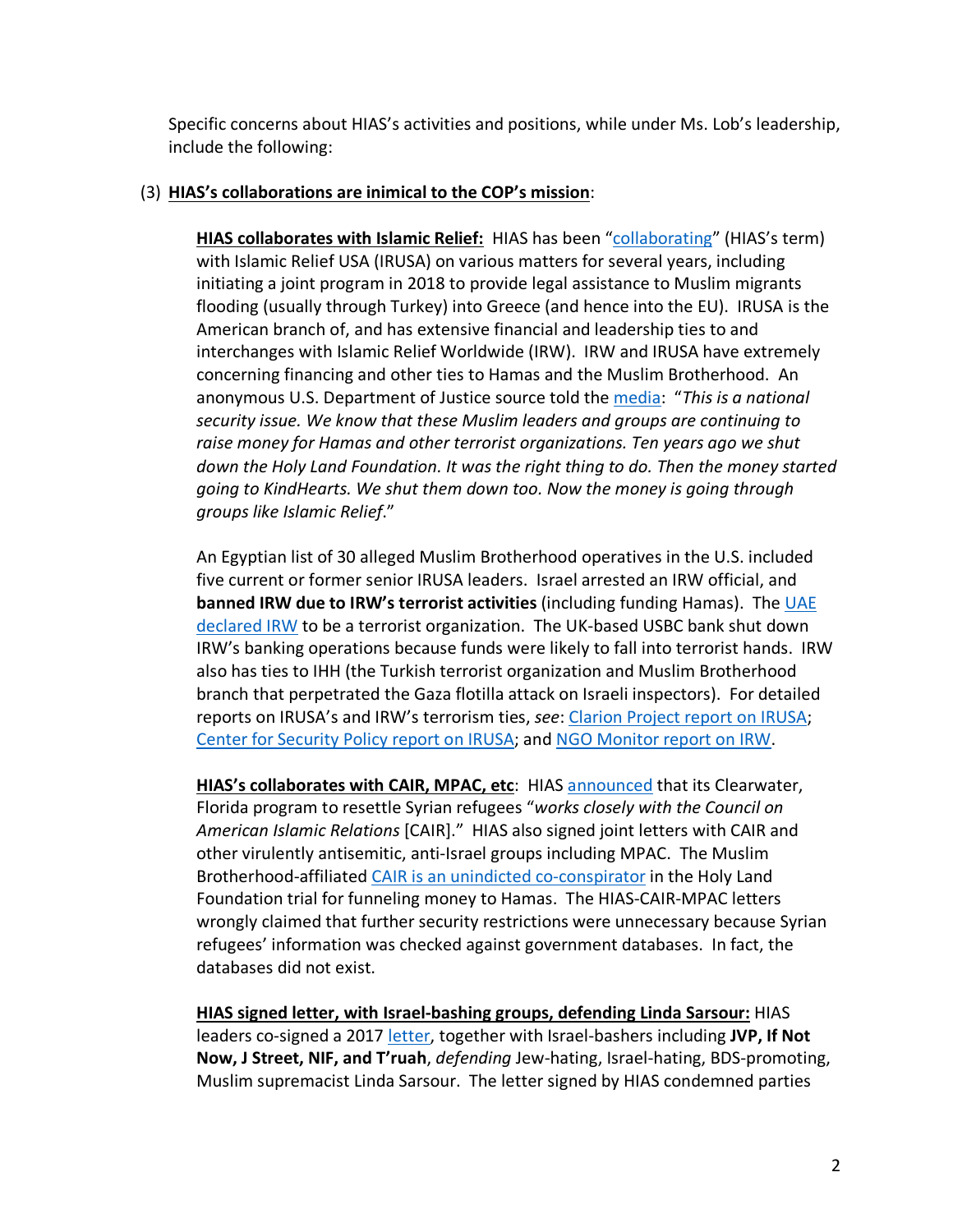who criticize Linda Sarsour, by declaring: "*We will not stand by as Sarsour is falsely maligned, harassed and smeared*."

In fact, Sarsour infamously asserted, "There is nothing creepier than Zionism"; praised the Palestinian Authority (PA) tactic of deploying children to hurl rocks at Israelis as the "definition of courage"; tweeted about genuine women's rights advocates Ayaan Hirsi Ali (who suffered from female genital mutilation as a child) and Lebanese-born Brigitte Gabriel, "*I wish I could take away their vaginas*"; and embraced stated she was "*honored to be on this stage with Rasmeh Odeh*" (a Palestinian terrorist convicted of murdering two Israelis).

**HIAS collaborates with Antisemitic United Nations agencies:** HIAS relies on for its refugee streams and closely collaborates with antisemitic, anti-Israel United Nations agencies (UNCHR and UNICEF). (For instance, UNICEF falsely accused Israel of killing 25 Palestinian children and wounding 1300 Palestinian children.) Placing a leader of an organization that relies on UN agencies at the helm of the COP would conflict with the COP's mission of confronting and ending the United Nations' anti-Israel bias.

(4) **Litigation and Advocacy Conflicts**: HIAS has been initiating and has long been involved in divisive, left-wing litigation and public advocacy on the national and international stage, in opposition to the U.S. federal, state, local and Israeli governments. HIAS's litigation positions are detrimental to the safety of the American (and especially American Jewish) public.

For instance, HIAS initiated and served as a lead plaintiff in multiple lawsuits against the Trump administration, to try to overturn the Trump administration's travel bans to protect Americans (especially including vulnerable Jewish Americans). The travel bans suspended entry from six Muslim majority countries and two non-Muslim countries that do not share adequate information with the United States and/or present other serious risks of foreign terrorists entering the United States. These countries included 3 designated state sponsors of terrorism and 5 countries where violence shut down the U.S. embassy, rendering vetting impossible. The U.S. Supreme Court ultimately ruled in favor of the Trump administration. *See Trump v. Hawaii*, 585 U.S. \_\_ (2018).

HIAS's litigation directly conflicts with the COP's missions to "*advance the interests of the American Jewish community, . . . aid endangered Jewish communities, [] fight anti-Semitism, combat terrorism at home and abroad, strengthen domestic security, and safeguard American Jewish institutions*." *See, e.g.,* ZOA's amicus brief in support of the Trump administration. ZOA's brief provided some factors adopted by the Supreme Court, and details the safety issues affecting the Jewish community and all Americans.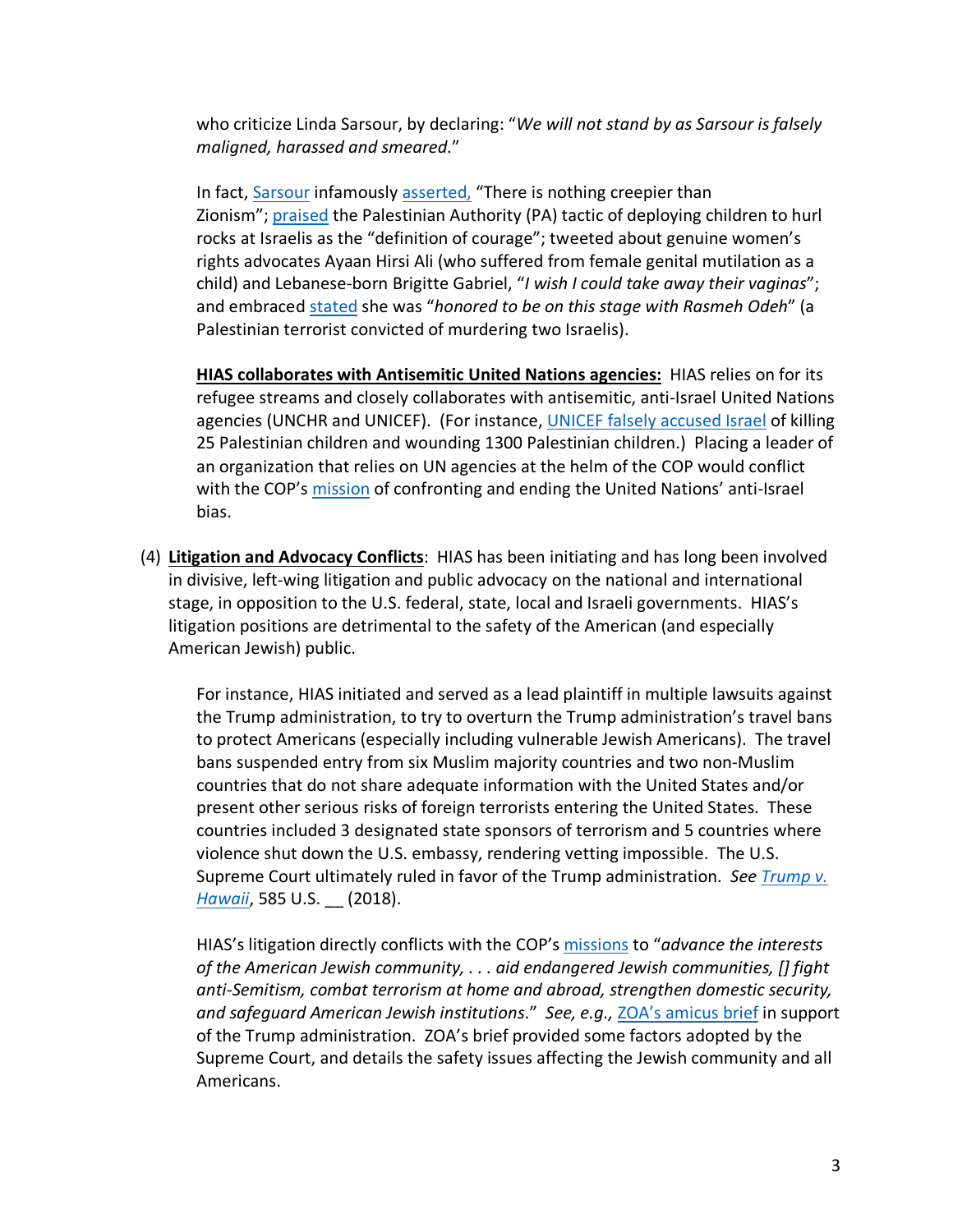HIAS essentially acknowledged at the outset of its lawsuits that the Trump administration's position was legally correct. HIAS thus adopted an aggressive "embarrassment" public relations strategy. HIAS' president stated:*"[I]t is not at all clear that there is any way to overturn the [U.S. President's] executive order. The 1980 Refugee Act . . . gives the president broad control over immigration.* . . . *The strategy HIAS is adopting now is 'to be as public and as aggressive as we can. The only way we can change this policy is to embarrass the president*.'"

We believe that the HIAS's strategy was ethically questionable. We further believe that the COP's mission to help Israel and the Jewish people would be compromised if the COP is led by the head of an organization that adopted such an uncalled-for aggressive strategy to embarrass a U.S. president who is following the law, and who has been a great friend to Israel and the Jewish people.

HIAS also initiated a lawsuit *opposing* state and local governments' ability to control resettlement in their districts. States, localities and concerned citizens have long been upset about resettlement agencies, such as HIAS, resettling refugees in their communities without the communities' consent. *See HIAS v. Trump,* Case 8:19-cv-03346-PJM (Jan. 15, 2020) (challenging E.O. 13888, 84 Fed. Reg. 52,355 (Sept. 26, 2019).) In addition, when Texas Governor Greg Abbott (a great friend of Israel and the Jewish people) withheld consent for more resettlement in his overburdened state, HIAS publicly condemned Governor Abbott.

**HIAS undermines Israeli policy**: HIAS repeatedly *opposes* and *undermines* Israel's efforts to contend with and repatriate the thousands of illegal Eritrean migrants whose criminal activities have made life virtually unlivable for Israel's South Tel Aviv residents, especially elderly Jews. HIAS' primary activity in Israel is assisting illegal, non-Jewish migrants against the Israeli government and people.

- (5) **HIAS is Not a Jewish organization**: HIAS is, by its own definition, not a Jewish organization, having officially dropped, in 2014, the word "Hebrew" from its name as being "exclusionary." The vast majority of material on HIAS's website does not promote Jews or Israel. Given this, and HIAS's lack of Jewish clients (discussed in the next section), HIAS likely does not even qualify for COP membership. The "Processes and Procedures of the Conference of Presidents" (updated March 2017) limits COP membership "*to those national Jewish organizations whose primary purpose is to serve the interests of the American Jewish community and whose activities are consistent with the goals and objectives of the Conference*." It would be inappropriate to select a COP Chair from an organization that likely does not meet the COP's membership requirements.
- (6) **HIAS has Primarily Non-Jewish (especially Muslim) clients**: Today, HIAS primarily serves non-Jewish (especially Muslim) clients; while ignoring endangered Jews who need to emigrate from Europe due to increasing antisemitism.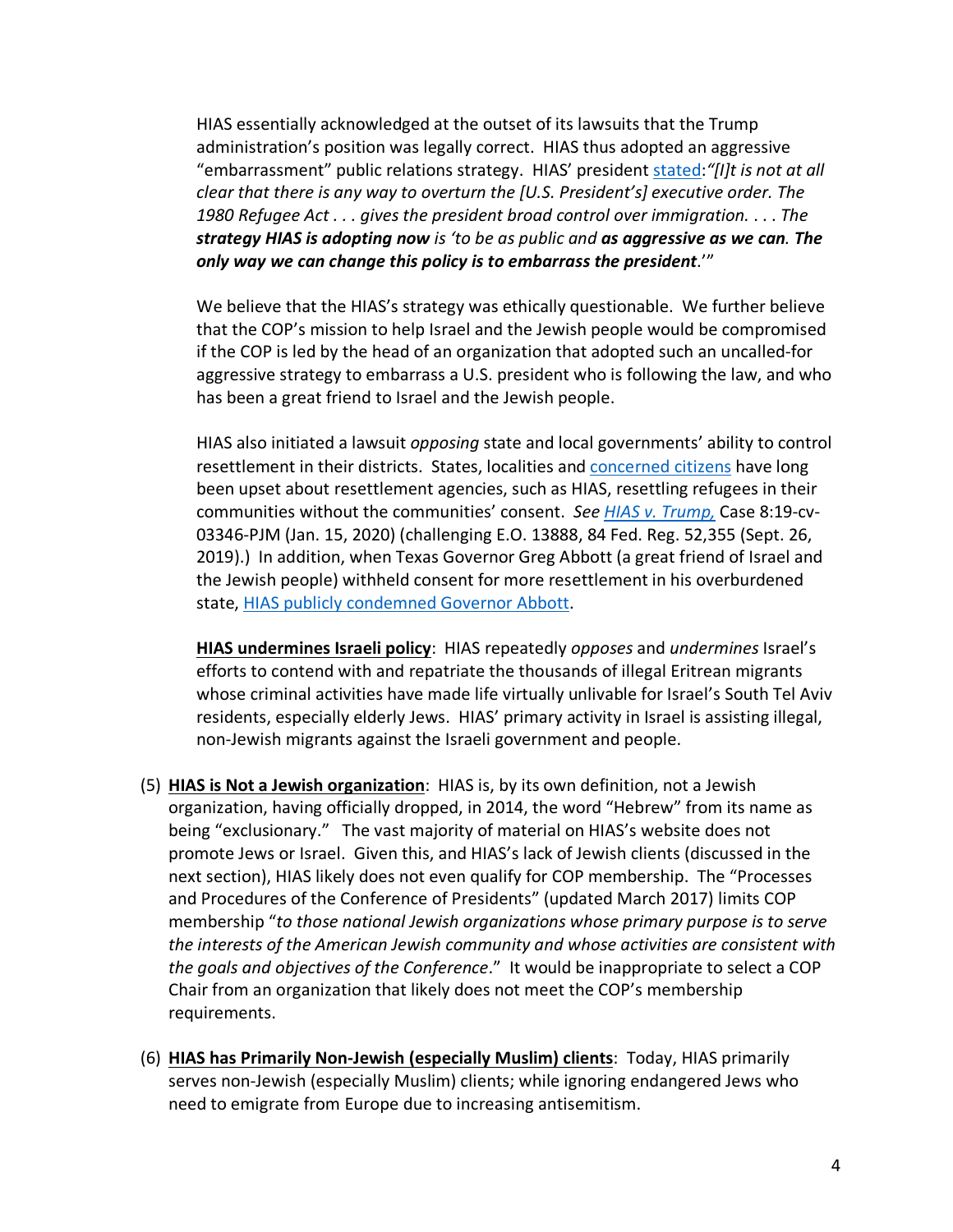HIAS's own Complaint (in a HIAS lawsuit opposing the Trump administration's efforts to protect American safety) states: "*HIAS's client base includes refugees abroad and in the United States who are from Syria, Iraq, Iran, Sudan, Somalia, Ukraine, Bhutan, the Democratic Republic of Congo, Afghanistan, Eritrea, Tanzania, Ethiopia, Burundi, South Sudan, Uganda, Russia, Belarus, and Burma, among other countries. Many of these clients are Muslim*."

A 2016 letter to the editor in the *Forward*, co-authored by Ms. Lob, revealed that the Syrians and Iraqis brought into the U.S. are not Jews (and that 90% of Syrians and 65% of Iraqis brought into the U.S. by HIAS are Muslim).

Notably, according to the ADL Global 100 Antisemitism Index*,* in 16 Muslim majority Middle Eastern countries, 74% to 93% of the population is antisemitic. HIAS's activities thus risk harming American Jews, and conflict with the COP's missions of combating antisemitism and assuring American Jews' safety.

A January 2017 *Forward* article stated that, in 2016, "about half" the refugees HIAS assisted were Muslim, and only 169 (just 4%) were Jews, out of a total of 4,188 refugees. Mr. Hetfield admitted in 2018, during HIAS's internal COP litigation to try to silence ZOA from speaking up about HIAS's activities, that approximately 45% to 80% of HIAS's clientele is Muslim; and about 5% is Jewish. (The 5% appears to be an over-estimate.) HIAS's website reveals that virtually its entire focus is on assisting non-Jews.

Chairmanship of the Conference is viewed by many as the highest honor in the American Jewish community. This honor should not be bestowed on a person – however competent and accomplished she has been in her own unrelated finance career – who lacks experience in the larger organized Jewish community and remains closely associated with an organization that promotes policies that conflict with the Conference's mission to fight for Jews and Israel.

And, even more so, not at this time. The American Jewish community is fractured; Israel has been unable to form a government; we are all dealing with the virus; almost none of us have met this virtual unknown (in our circles) candidate; and the Conference is in the midst of an historic leadership transition.

The help and guidance of an experienced hand as Chair, who has at least a centrist background, is especially important now, with our current administrations in both Washington and likely in Israel, and with a new CEO, William Daroff, starting his position as leader of the Conference.

We should not underestimate the potential harm that Ms. Lob's election could do to the Conference's needed close relationships with the White House, and Israel.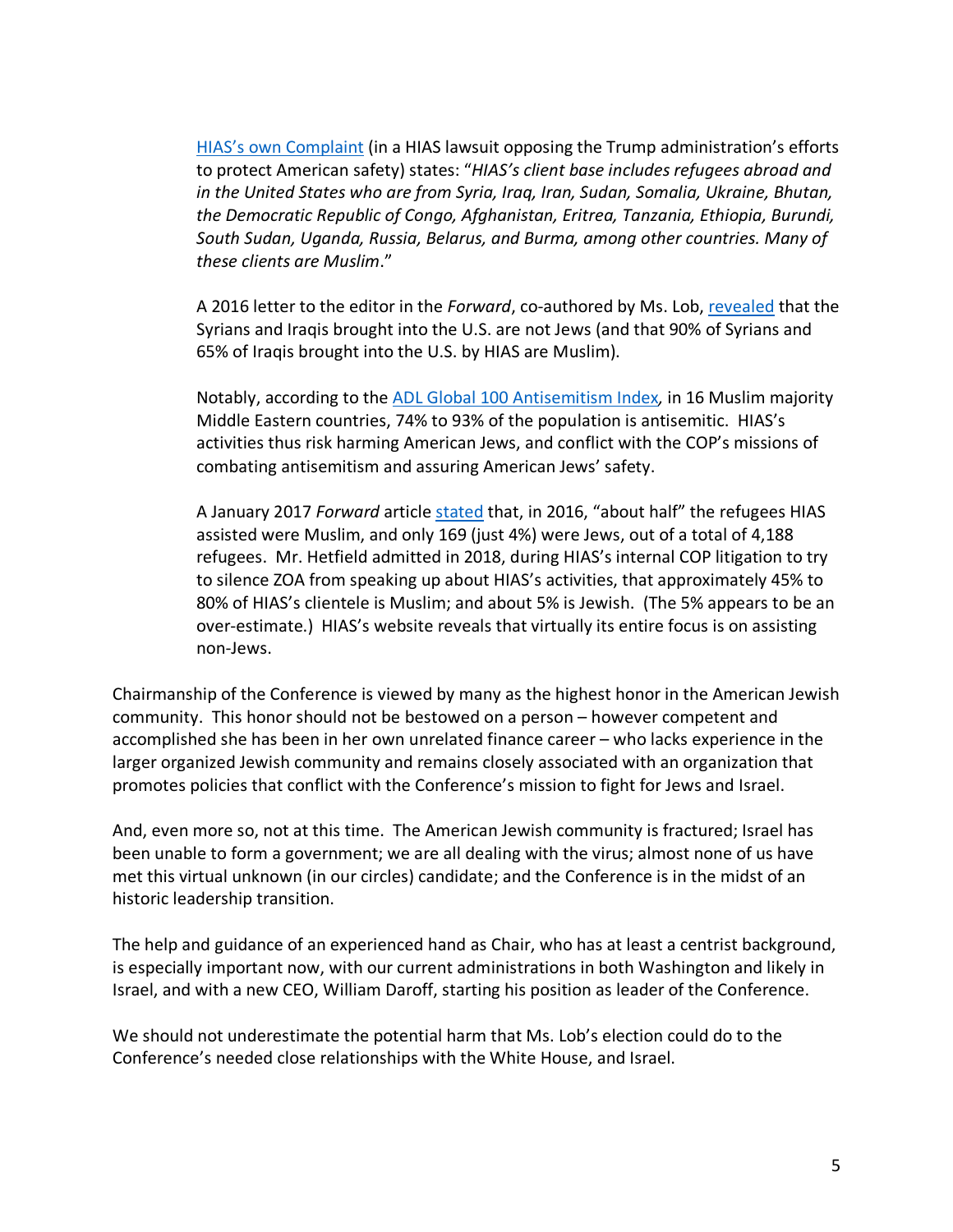We also note that, unlike in the past, the Nominating Committee's recommendation was *not* announced as "unanimous." Widespread concerns have been expressed about Ms. Lob's nomination since it was announced. There is, and will continue to be significant opposition to this nomination.

We should also keep in mind that the virus has disrupted the Conference's ability to operate in its customary, essential, face-to-face close interpersonal fashion. We are being asked to vote for someone whom most of us have never met and whom we cannot currently meet and assess in person. An election in this time of virus would be electronic, cutting out the interpersonal connections and give-and-take which are the hallmark of how the Conference operates.

We also do not know if the COP's Constitution and By-laws restrict electronic meetings or voting. Please promptly send us a copy of the COP **Constitution and By-laws**. (Incidentally, we previously requested these documents. Other COP members also told us that they requested, but did not receive, these documents.) The COP's Policies and Procedures say nothing about electronic voting.

**Recommendations**: Given all of the above, we strongly and urgently recommend that the COP should:

- (A) Immediately withdraw Ms. Lob's nomination; and/or
- (B) Retain the current COP Chair, Arthur Stark, and postpone an election for a new COP Chair until at least the end of 2020, and until after the coronavirus pandemic is fully resolved and the COP's members have had an opportunity to meet, assess and vet Ms. Lob; and/or
- (C) Hold a COP meeting solely to vote on the timing of the election for COP Chair (*i.e*., whether the election for Chair should take place now, or after the coronavirus pandemic has receded and COP members have had an opportunity to meet, assess and vet Ms. Lob); and/or
- (D) Refrain from holding a one-person election in which Ms. Lob is the only candidate, and instead hold a competitive election that gives the COP's 54 member organizations the opportunity to choose a highly-qualified, fully-vetted, non-conflicted candidate instead of Ms. Lob.

Regarding recommendation (B), we would hope that, just as Stephen Greenberg stayed on for an extra year as COP Chairman prior to Arthur Stark's election, that Arthur would also consent to remain in office as Interim Chair, in order to accommodate current extraordinary circumstances. If Arthur is unwilling to remain in office, another Interim Chair (such as Mr. Greenberg) could be appointed.

**Inadequate Notice**: **We also note that inadequate notice was received regarding an election meeting. The COP's Policies and Procedures provide that: "***The Conference shall endeavor to provide at least two weeks' notice of all meetings***." However, we received only 11 days' notice that an election would take place on April 28. The notice moreover provided no**